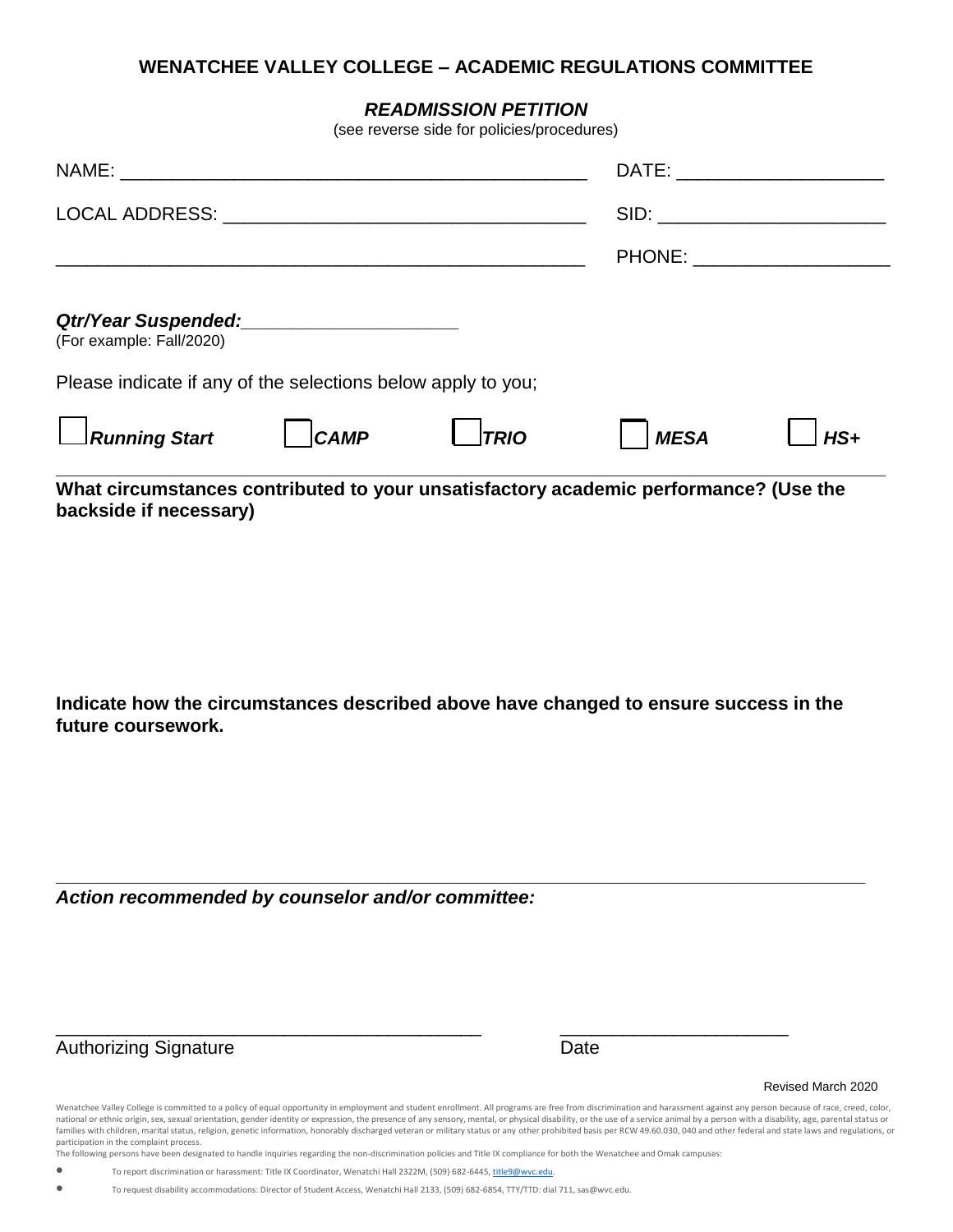**What circumstances contributed to your unsatisfactory academic performance? (Continued from front)** 

**Indicate how the circumstances described above have changed to ensure success in the future coursework. (Continued from front)**

Wenatchee Valley College is committed to a policy of equal opportunity in employment and student enrollment. All programs are free from discrimination and harassment against any person because of race, creed, color, national or ethnic origin, sex, sexual orientation, gender identity or expression, the presence of any sensory, mental, or physical disability, or the use of a service animal by a person with a disability, age, parental st families with children, marital status, religion, genetic information, honorably discharged veteran or military status or any other prohibited basis per RCW 49.60.030, 040 and other federal and state laws and regulations, or participation in the complaint process.

The following persons have been designated to handle inquiries regarding the non-discrimination policies and Title IX compliance for both the Wenatchee and Omak campuses:

• To report discrimination or harassment: Title IX Coordinator, Wenatchi Hall 2322M, (509) 682-6445, title9@wvc.edu.

• To request disability accommodations: Director of Student Access, Wenatchi Hall 2133, (509) 682-6854, TTY/TTD: dial 711, sas@wvc.edu.